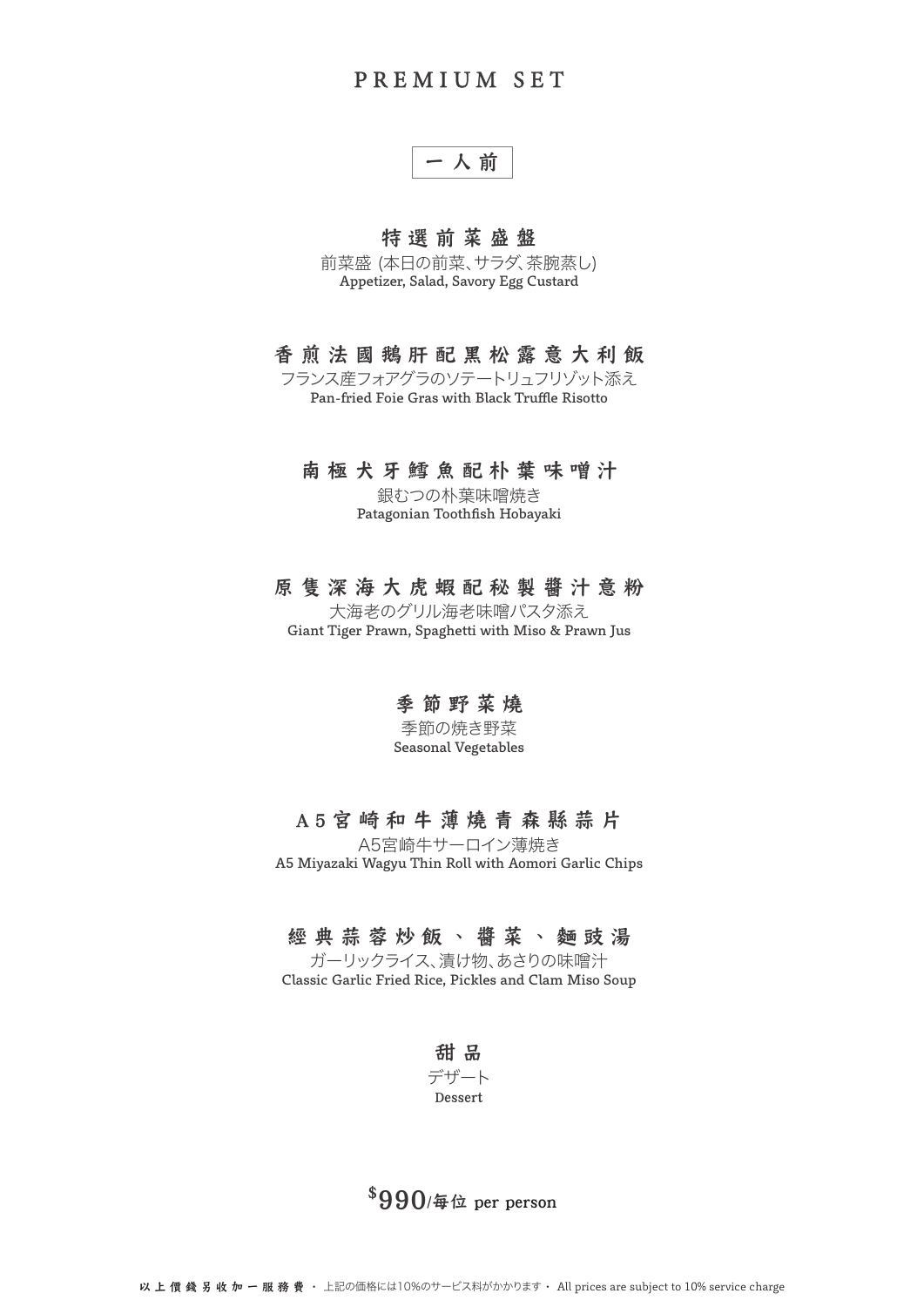# SUPERIOR SET

# 一人前

#### 特選前菜盛盤

前菜盛 (本日の前菜、サラダ、茶腕蒸し) Appetizer, Salad, Savory Egg Custard

### 本日精選刺身

本日の刺身 Daily Selection Sashimi

### 波士頓龍蝦配龍蝦汁

オマール海老のソテー Boston Lobster with Lobster Sauce

# 甘鯛配海膽黑松露汁

甘鯛の松笠焼き 雲丹トリュフソース Amadai Fish with Sea Urchin & Black Truffle Sauce

## 香煎南非鮑魚配海之幸汁

南アフリカ産アワビのソテー フレッシュトマトソース South African Abalone with "Sea Fortune" Sauce

# 季節野菜燒

季節の焼き野菜 Seasonal Vegetables

### A5宮崎和牛薄燒配青森縣蒜片

A5宮崎牛サーロイン薄焼き A5 Miyazaki Wagyu Thin Roll with Aomori Garlic Chips

# $$1,080$ /每位 per person

或 又 or

# A5宮崎和牛肉眼厚燒配青森縣蒜片(80g)

A5宮崎牛リブロース(80g)

A5 Miyazaki Wagyu Beef Rib-Eye Thick Cut with Aomori Garlic Chips

# $^{\$}1,280$ /每位 per person

## 經典蒜蓉炒飯、醬菜、麵豉湯

ガーリックライス、漬け物、あさりの味噌汁 Classic Garlic Fried Rice, Pickles and Clam Soup

> 甜 品 デザート Dessert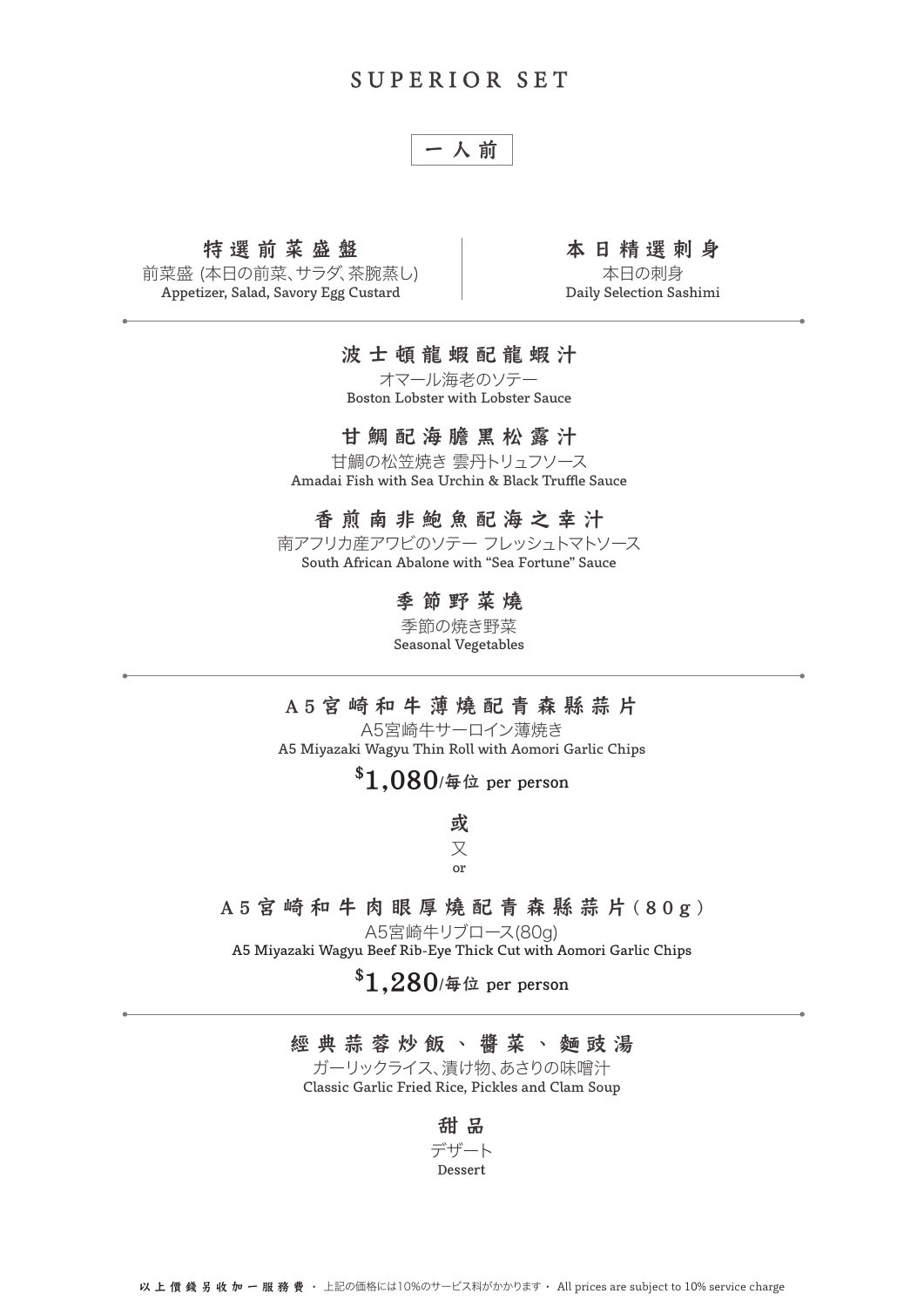# DELUXE SET

# 二人前

### 特選前菜盛盤

前菜盛 (本日の前菜、サラダ、茶腕蒸し) Appetizer, Salad, Savory Egg Custard

### 本日精選刺身

本日の刺身 Daily Selection Sashimi

## 香煎魚翅配松茸汁

フカヒレのソテー 松茸餡かけ Shark Fin with Matsutake Sauce

### 鮮活澳洲龍蝦配龍蝦汁

オーストラリア産ロブスターのグリル Australian Lobster with Lobster Sauce

## 喜之次配水瓜柳汁

キンキのソテー ケッパーソース Kinki with Caper Sauce

#### 青森縣香煎蝦夷鮑魚配海膽忌廉汁

青森県産蝦夷アワビのソテー 雲丹クリームソース Aomori Abalone with Sea Urchin Cream Sauce

# 季節野菜燒

季節の焼き野菜 Seasonal Vegetables

## A5宮崎和牛薄燒配青森縣蒜片

A5宮崎牛サーロイン薄焼き A5 Miyazaki Wagyu Thin Roll with Aomori Garlic Chips  $$1,480$ /每位 per person

> 或 又 or

# A5宮崎和牛肉眼厚燒配青森縣蒜片(80g)

A5宮崎牛リブロース(80g)

A5 Miyazaki Wagyu Beef Rib-Eye Thick Cut with Aomori Garlic Chips

# $$1,680$ /每位 per person

## 經典蒜蓉炒飯、醬菜、麵豉湯

ガーリックライス、漬け物、あさりの味噌汁 Classic Garlic Fried Rice, Pickles and Clam Soup

#### 甜 品

#### デザート

Dessert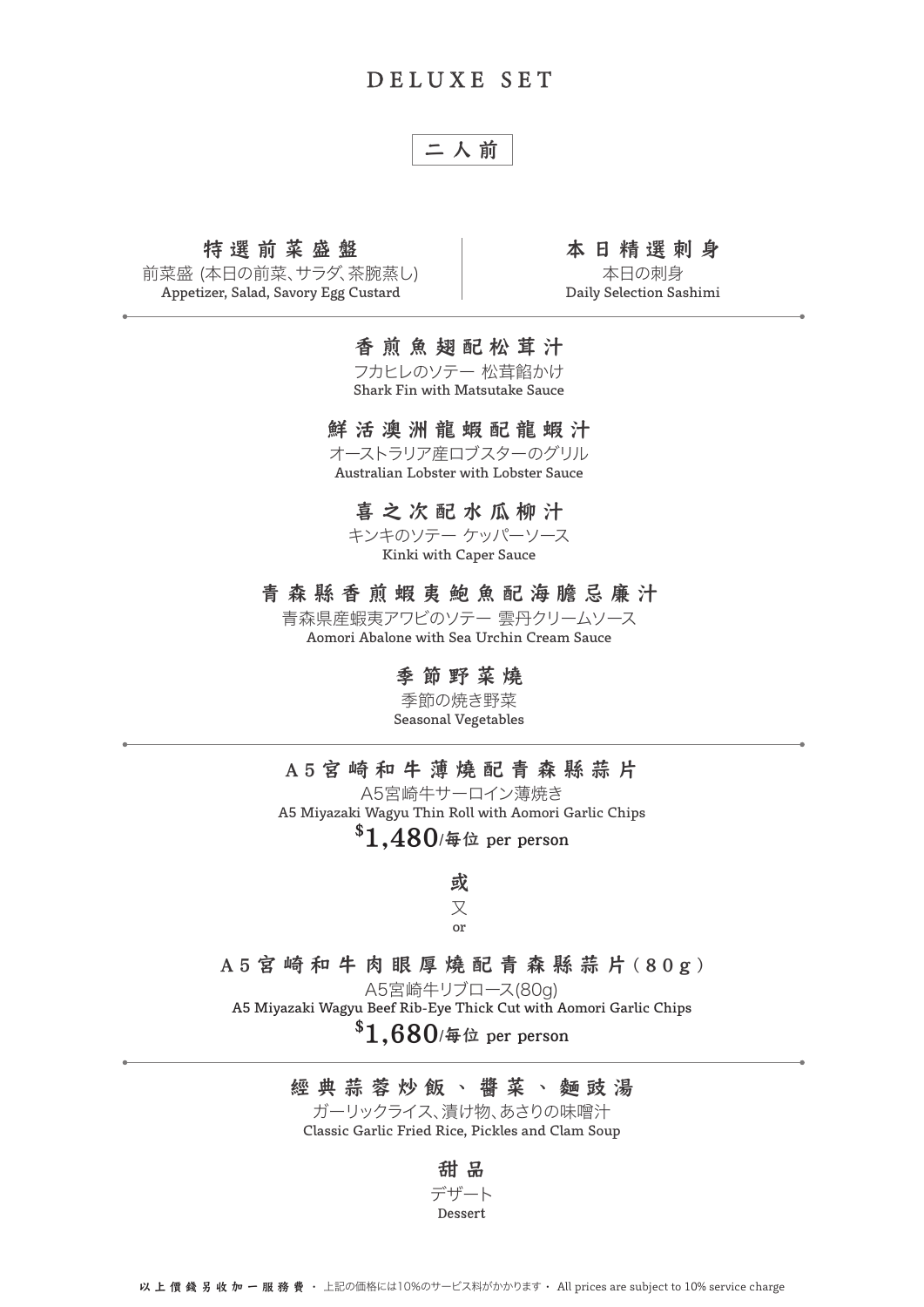# 三原廚師長高級發板料理

三原料理長のおまかせ料理

# MIHARA OMAKASE

一人前

 $$1,880$ /每位 per person

鐵板燒必選推介 Chef Recommandation

# 琵琶蝦

(清爽、彈牙) ゾウリ海老 Bay "Lobster"

預訂 \$480起 / 時價 Market Price

### 斑馬瘌尿蝦

(鮮嫩、多膏) シャコ海老 Giant Striped Mantis Shrimp

預訂 \$388起 / 時價 Market Price

# 香煎魚翅配松茸汁

(豐富膠原蛋白、滋潤)

フカヒレのソテー 松茸餡かけ Shark Fin with Matsutake Sauce

\$580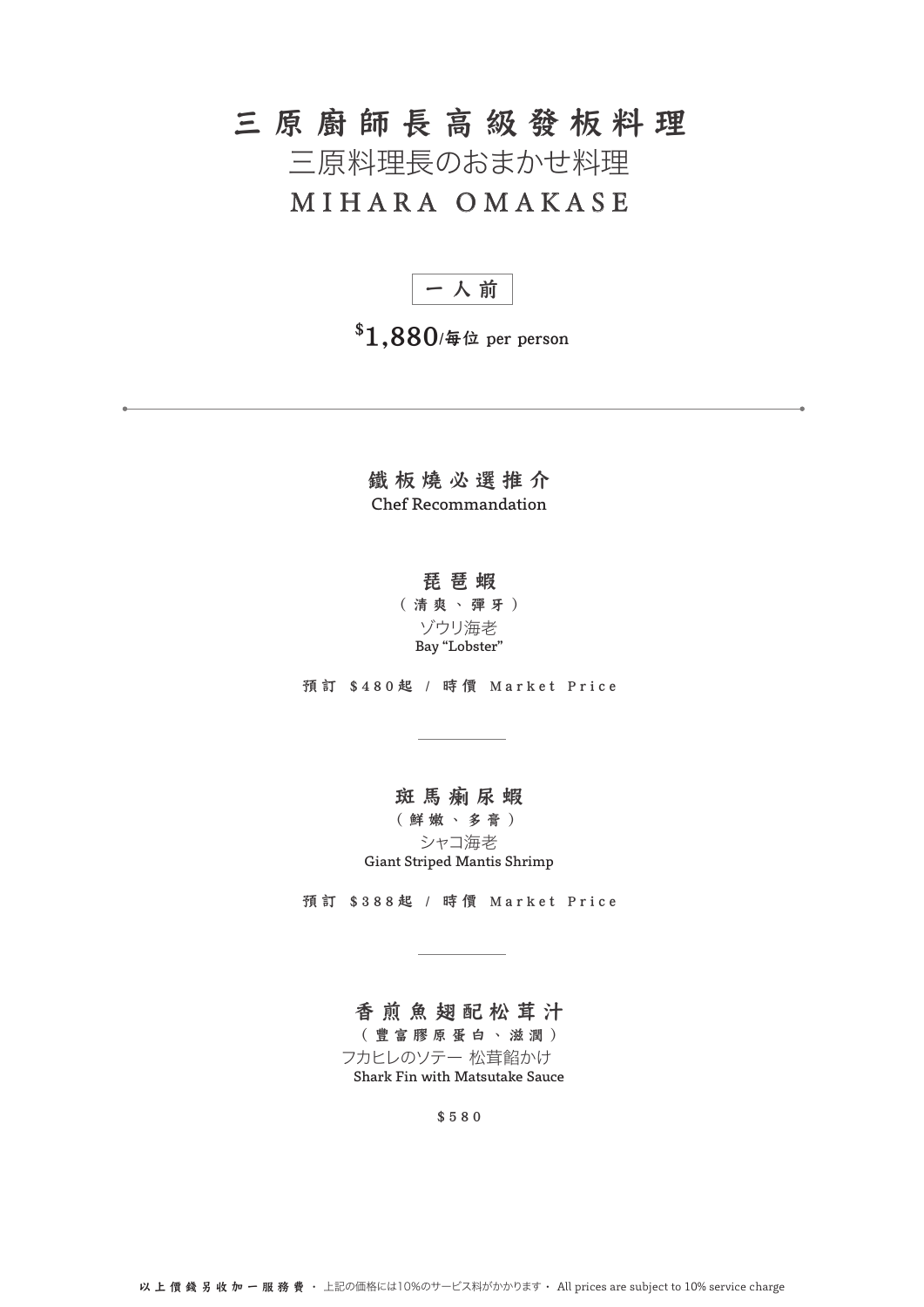# A LA CARTE 單點菜式

|            | 野菜               | 蔬 | 燒 雜 錦 蘑 菇<br>グリルきのこ盛り   Assorted Mushrooms                 | \$108               |
|------------|------------------|---|------------------------------------------------------------|---------------------|
| VEGETABLES |                  | 菜 | 燒田園雜菜                                                      | \$138               |
|            |                  |   | グリル野菜盛り   Assorted Vegetables<br>淡路產洋葱                     | \$78                |
|            |                  |   | 淡路産玉ねぎ   Awaji Onion                                       |                     |
|            |                  |   | 茄子                                                         | \$65                |
|            |                  |   | 茄子   Japanese Eggplant<br>意大利青瓜                            | \$65                |
|            |                  |   | ズッキーニ   Zucchini                                           |                     |
|            |                  |   | 日本南瓜                                                       | $88^*$              |
|            |                  |   | 日本南瓜   Japanese Pumpkin<br>北海道番薯                           | 868                 |
|            |                  |   | 北海道さつまいも   Hokkaido Sweet Potato                           |                     |
|            |                  |   | 日本山芋                                                       | \$85                |
|            |                  |   | 日本山芋   Japanese Yam                                        |                     |
|            |                  |   | 鰻魚海膽卷                                                      | \$388               |
|            | SEAFOOD<br>シーフード |   | うなぎと生雲丹の手巻き寿司   Japanese Eel with Sea Urchin Rolls         |                     |
|            |                  |   | 日本鰻魚<br>なぎのソテー   Japanese Eel                              | $88^*$              |
|            |                  |   | 北海道鮮帶子                                                     | \$108               |
|            |                  |   | ホタテ貝柱のソテー味噌バターソース   Hokkaido Scallop                       |                     |
|            |                  |   | 日本赤甘鯛<br>北海道帆立貝のカルパッチョ   Hokkaido Scallop Carpaccio        | \$228               |
|            |                  |   | 鐵板活龍蝦<br>鉄板ロブスターグリル   Lobster Teppanyaki                   | <b>Market Price</b> |
|            |                  |   | 澳 洲 活 龍 蝦                                                  | <b>Market Price</b> |
|            |                  |   | オーストラリアロブスターグリル   Australian Lobster                       |                     |
|            |                  |   | 北海道銀鱈魚朴葉味噌燒<br>銀鱈朴葉味噌焼き   Hokkaido Silver Cod Hobayaki     | \$158               |
|            |                  |   | 原隻花虎大蝦                                                     | \$188               |
|            |                  |   | 大海老のロースト   Giant Tiger Prawn                               |                     |
|            |                  |   | 原 隻 花 虎 大 蝦 配 秘 製 醬 汁 意 粉<br>大海老のソテー海老味噌パスタ添               | \$268               |
|            |                  |   | Tiger Prawn Pasta with Secret Sauce<br>南非鮑魚                | \$298               |
|            |                  |   | 南アフリカ産アワビのソテー醤油バターソース   South Africa Abalone               |                     |
|            |                  |   | 青森縣鮑魚<br>青森県産蝦夷アワビのソテーウニバターソース   Aomori Abalone            | \$448               |
|            |                  |   | 澳洲大黑鮑魚<br>オーストラリア大黒鮑   Australian Wild Blacklip Abalone    | <b>Market Price</b> |
|            |                  |   | 北海道鱈場蟹<br>北海道産タラバガニのソテー   Australian Wild Blacklip Abalone | <b>Market Price</b> |